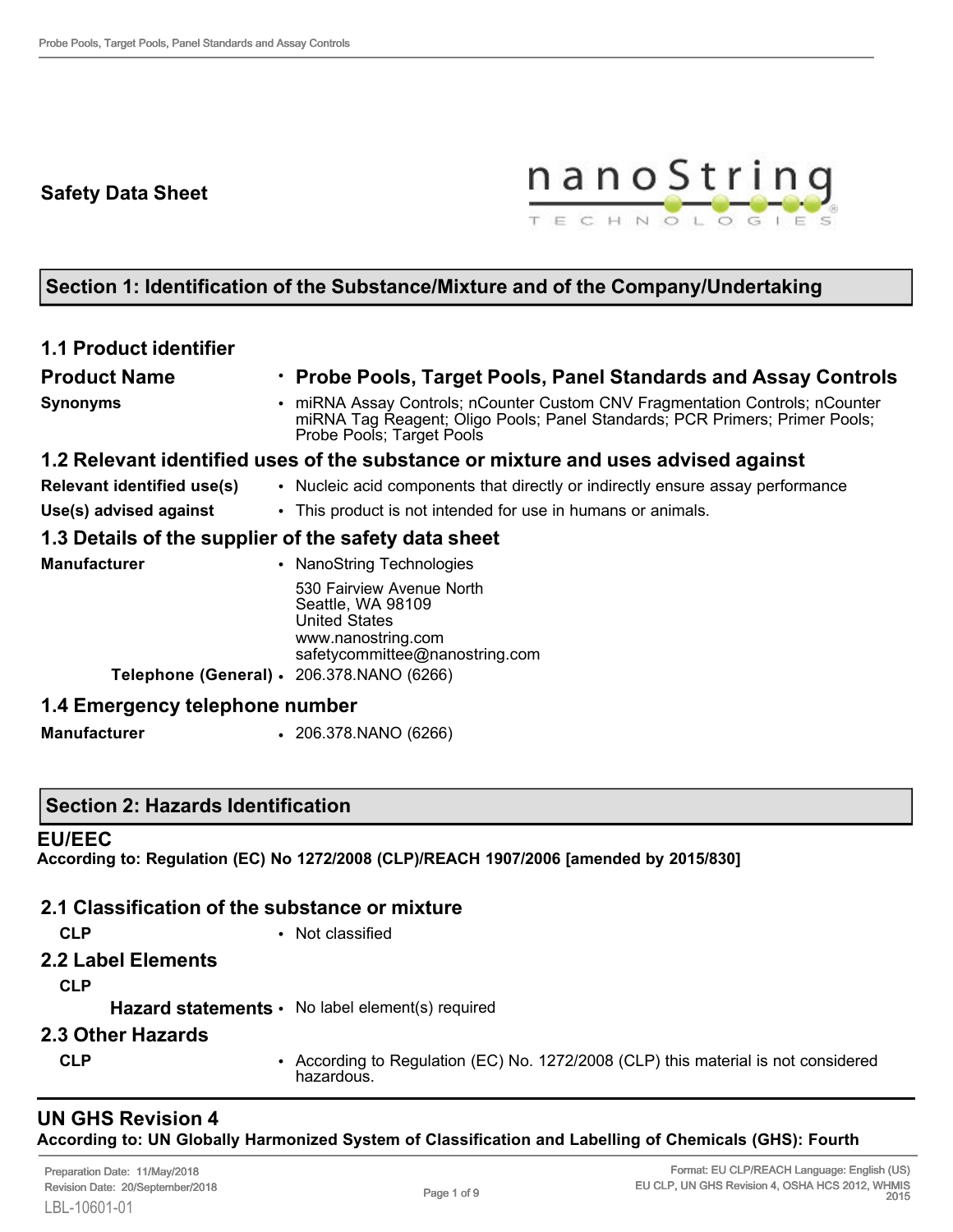#### **Revised Edition**

# **2.1 Classification of the substance or mixture UN GHS** • Not classified **2.2 Label elements UN GHS Hazard statements** • No label element(s) required **Precautionary statements 2.3 Other hazards UN GHS** • According to the Globally Harmonized System for Classification and Labeling (GHS) this product is not considered hazardous **United States (US) According to: OSHA 29 CFR 1910.1200 HCS 2.1 Classification of the substance or mixture OSHA HCS 2012** • Not classified **2.2 Label elements OSHA HCS 2012** Hazard statements · No label element(s) required **2.3 Other hazards OSHA HCS 2012** • This product is not considered hazardous under the U.S. OSHA 29 CFR 1910.1200 Hazard Communication Standard. **Canada According to: WHMIS 2015 2.1 Classification of the substance or mixture**

- **WHMIS 2015** Not classified
	-
- **2.2 Label elements**
	- **WHMIS 2015**
		- **Hazard statements** No label element(s) required

#### **Precautionary statements**

**2.3 Other hazards**

- 
- **WHMIS 2015** In Canada, the product mentioned above is not considered hazardous under the Workplace Hazardous Materials Information System (WHMIS).

#### **Section 3 - Composition/Information on Ingredients**

#### **3.1 Substances**

• Material does not meet the criteria of a substance.

## **3.2 Mixtures**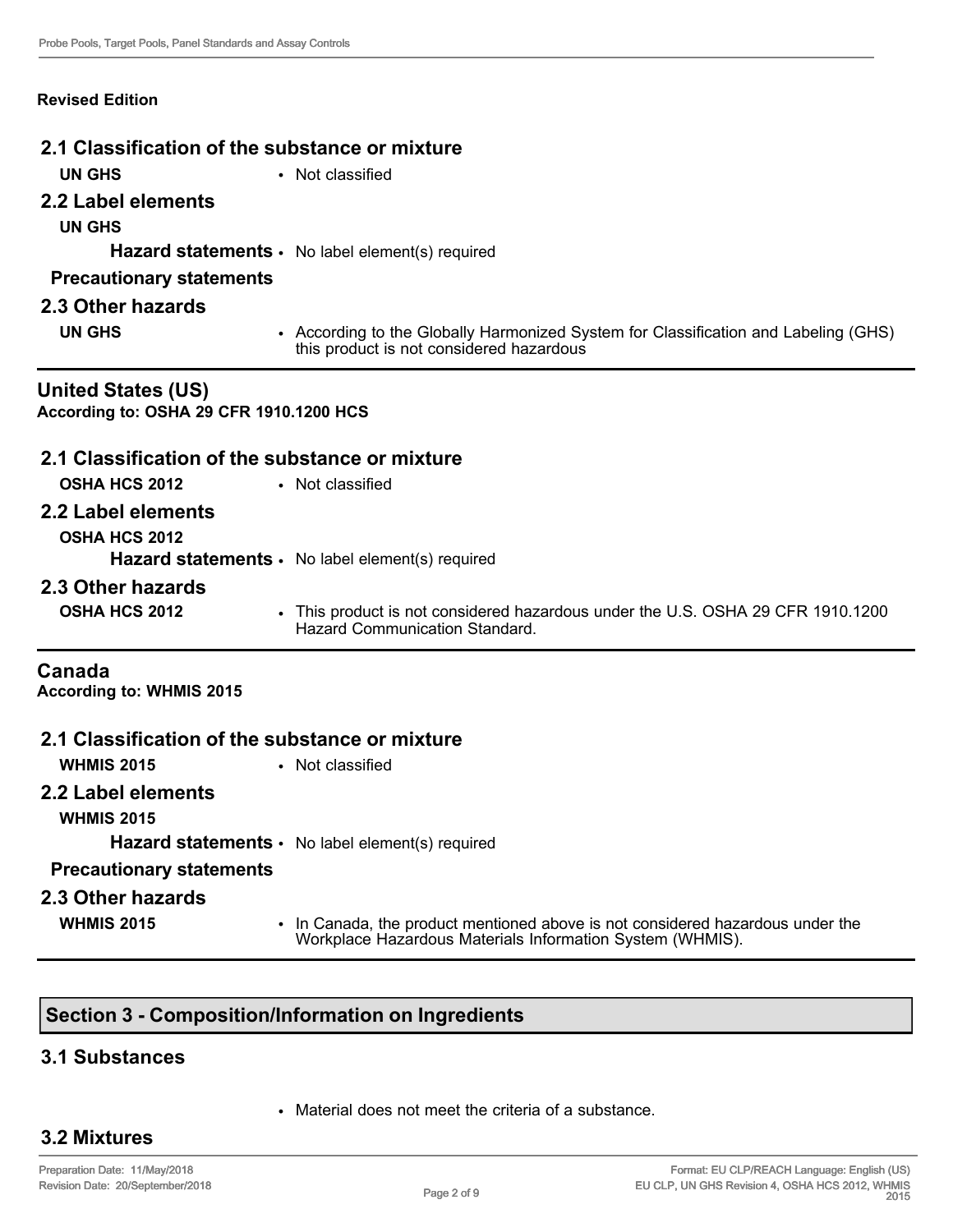| <b>Composition</b>                                                        |                                                 |                 |                                          |                                                                                                                                                           |                 |  |  |
|---------------------------------------------------------------------------|-------------------------------------------------|-----------------|------------------------------------------|-----------------------------------------------------------------------------------------------------------------------------------------------------------|-----------------|--|--|
| <b>Chemical Name</b>                                                      | <b>Identifiers</b>                              | $\frac{0}{0}$   | <b>LD50/LC50</b>                         | <b>Classifications According to</b><br><b>Regulation/Directive</b>                                                                                        | <b>Comments</b> |  |  |
| Component A                                                               | <b>NDA</b>                                      | $< 1\%$         | <b>NDA</b>                               | <b>EU CLP: Not Classified</b><br><b>UN GHS Revision 4: Not</b><br>Classified<br><b>OSHA HCS 2012: Not Classified</b><br><b>WHMIS 2015: Not Classified</b> | <b>NDA</b>      |  |  |
| Component B                                                               | CAS:60-00-4<br><b>EU Index:607-</b><br>429-00-8 | $\,<\,$<br>0.1% | <b>NDA</b>                               | <b>EU CLP:</b> Union workplace<br>exposure limit<br>OSHA HCS 2012: Exposure limit                                                                         | <b>NDA</b>      |  |  |
| Nucleic acids                                                             | <b>NDA</b>                                      | $\,<\,$<br>0.1% | <b>NDA</b>                               | <b>EU CLP:</b> Union workplace<br>exposure limit<br><b>OSHA HCS 2012: Exposure limit</b>                                                                  | <b>NDA</b>      |  |  |
| Polyoxyethylene (20) sorbitan<br>monolaurate                              | CAS: 9005-64-5<br>EC Number:500<br>$-018-3$     | $\,<\,$<br>0.1% | Ingestion/Oral-Rat<br>LD50 · 36700 µL/kg | EU CLP: Union workplace<br>exposure limit<br><b>OSHA HCS 2012:</b> Exposure limit                                                                         | <b>NDA</b>      |  |  |
| TE Buffer (10mM Tris, 1mM EDTA)<br>with 0.1% Tween-20 Solution, pH<br>8.0 | <b>NDA</b>                                      | <<br>0.1%       | <b>NDA</b>                               | <b>EU CLP:</b> Union workplace<br>exposure limit<br><b>OSHA HCS 2012: Exposure limit</b>                                                                  | <b>NDA</b>      |  |  |

# **Section 4 - First Aid Measures**

### **4.1 Description of first aid measures**

| <b>Inhalation</b>         | • Move victim to fresh air. Administer oxygen if breathing is difficult. Give artificial<br>respiration if victim is not breathing.          |
|---------------------------|----------------------------------------------------------------------------------------------------------------------------------------------|
| <b>Skin</b>               | • In case of contact with substance, immediately flush skin with running water for at<br>least 20 minutes.                                   |
| Eye                       | • In case of contact with substance, immediately flush eyes with running water for at<br>least 20 minutes.                                   |
| Ingestion                 | • If swallowed, rinse mouth with water (only if the person is conscious) If large quantities<br>are swallowed, call a physician immediately. |
|                           | 4.2 Most important symptoms and effects, both acute and delayed                                                                              |
|                           | • Refer to Section 11 - Toxicological Information.                                                                                           |
|                           | 4.3 Indication of any immediate medical attention and special treatment needed                                                               |
| <b>Notes to Physician</b> | • All treatments should be based on observed signs and symptoms of distress in the                                                           |

patient. Consideration should be given to the possibility that overexposure to materials other than this product may have occurred.

## **Section 5 - Firefighting Measures**

## **5.1 Extinguishing media**

|                                          | Suitable Extinguishing Media • LARGE FIRE: Water spray, fog or regular foam.<br>SMALL FIRES: Dry chemical, CO2, water spray or regular foam. |
|------------------------------------------|----------------------------------------------------------------------------------------------------------------------------------------------|
| <b>Unsuitable Extinguishing</b><br>Media | • No data available.                                                                                                                         |
|                                          | 5.2 Special hazards arising from the substance or mixture                                                                                    |
| <b>Hazards</b>                           | <b>Unusual Fire and Explosion</b> . Some may burn but none ignite readily.                                                                   |
| <b>Hazardous Combustion</b>              | • No data available.                                                                                                                         |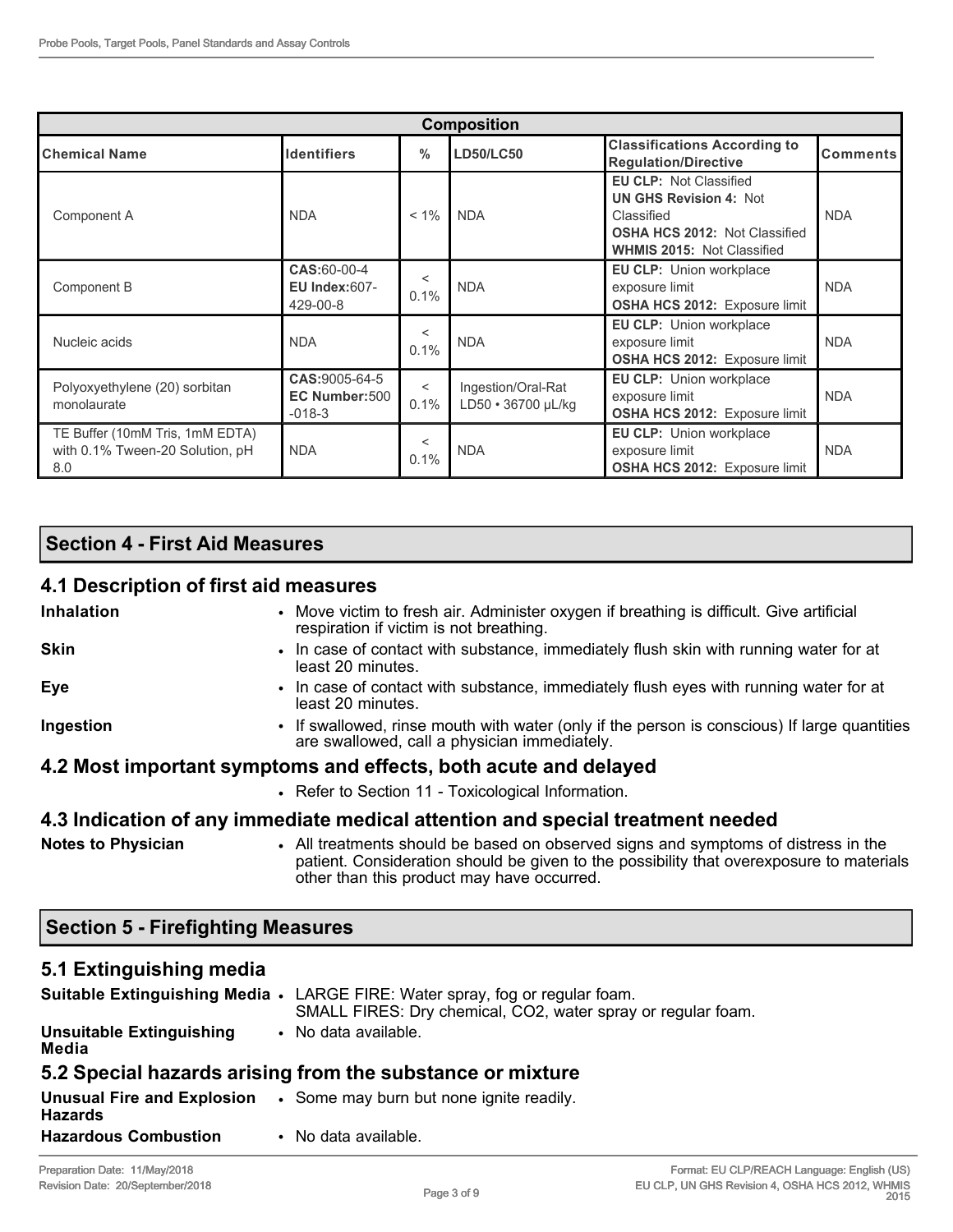# **Products 5.3 Advice for firefighters**

• Move containers from fire area if you can do it without risk. Wear positive pressure self-contained breathing apparatus (SCBA). Structural firefighters' protective clothing provides limited protection in fire situations ONLY; it is not effective in spill situations where direct contact with the substance is possible. Wear chemical protective clothing that is specifically recommended by the manufacturer. It may provide little or no thermal protection.

### **Section 6 - Accidental Release Measures**

#### **6.1 Personal precautions, protective equipment and emergency procedures**

**Personal Precautions** • Ventilate enclosed areas. Do not walk through spilled material. Use appropriate Personal Protective Equipment (PPE)

**Emergency Procedures** • Keep unauthorized personnel away. Stay upwind.

#### **6.2 Environmental precautions**

• Avoid run off to waterways and sewers.

#### **6.3 Methods and material for containment and cleaning up**

| Containment/Clean-up<br><b>Measures</b> | Stop leak if you can do it without risk.<br>SMALL SPILLS: Take up with sand or other non-combustible absorbent material and |
|-----------------------------------------|-----------------------------------------------------------------------------------------------------------------------------|
|                                         | place into containers for later disposal.                                                                                   |
|                                         | LARGE SPILLS: Dike far ahead of liquid spill for later disposal.                                                            |

#### **6.4 Reference to other sections**

• Refer to Section 8 - Exposure Controls/Personal Protection and Section 13 - Disposal Considerations.

#### **Section 7 - Handling and Storage**

#### **7.1 Precautions for safe handling**

- **Handling** Handle in accordance with good industrial hygiene and safety practice. Wear recommended Personal Protective Equipment when handling.
- **7.2 Conditions for safe storage, including any incompatibilities**
- **Storage •** Keep container tightly closed and store at recommended temperature.
- **7.3 Specific end use(s)**
- Refer to Section 1.2 Relevant identified uses.

#### **Section 8 - Exposure Controls/Personal Protection**

#### **8.1 Control parameters**

**Exposure Limits/Guidelines** • No applicable exposure limits available for product or components.

#### **8.2 Exposure controls**

**Engineering Measures/Controls** • Good general ventilation should be used. Ventilation rates should be matched to conditions. If applicable, use process enclosures, local exhaust ventilation, or other engineering controls to maintain airborne levels below recommended exposure limits. If exposure limits have not been established, maintain airborne levels to an acceptable level.

# **Personal Protective Equipment**

**Respiratory • In case of insufficient ventilation, wear suitable respiratory equipment.**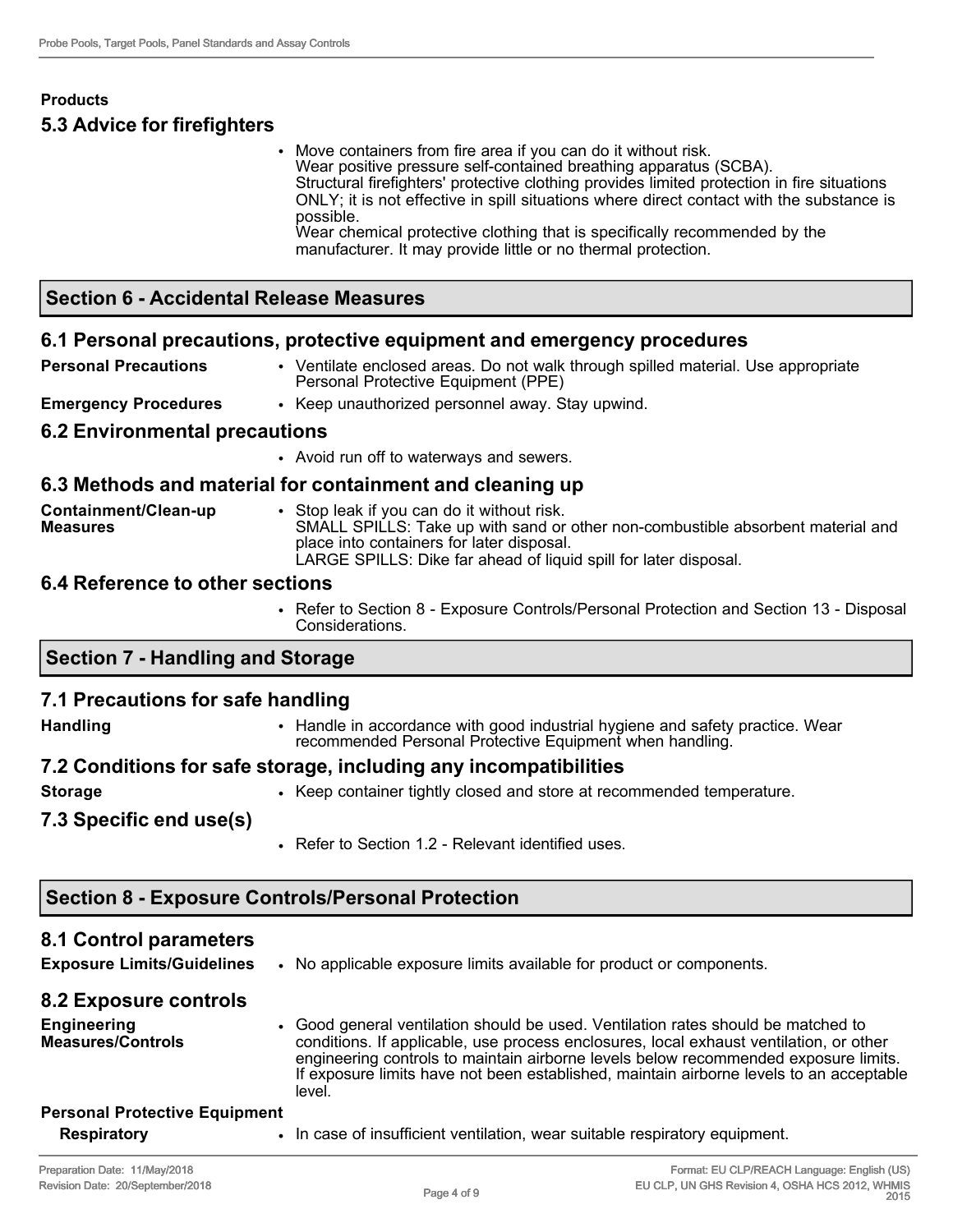- **Eye/Face •** Wear protective eyewear (goggles, face shield, or safety glasses).
- **Skin/Body** No protective clothing expected to be needed.
	-

**Environmental Exposure Controls**

• Follow best practice for site management and disposal of waste.

# **Section 9 - Physical and Chemical Properties**

## **9.1 Information on Basic Physical and Chemical Properties**

| <b>Material Description</b>                      |              |                              |                            |  |  |  |
|--------------------------------------------------|--------------|------------------------------|----------------------------|--|--|--|
| <b>Physical Form</b>                             | Liquid       | Appearance/Description       | Clear liquid with no odor. |  |  |  |
| Color                                            | Clear        | Odor                         | Odorless                   |  |  |  |
| <b>Odor Threshold</b>                            | Data lacking |                              |                            |  |  |  |
| <b>General Properties</b>                        |              |                              |                            |  |  |  |
| <b>Boiling Point</b>                             | Data lacking | Melting Point/Freezing Point | Data lacking               |  |  |  |
| Decomposition Temperature                        | Data lacking | pH                           | Data lacking               |  |  |  |
| Specific Gravity/Relative Density                | Data lacking | <b>Water Solubility</b>      | Soluble 100 %              |  |  |  |
| Viscosity                                        | Data lacking | <b>Explosive Properties</b>  | Data lacking               |  |  |  |
| Oxidizing Properties:                            | Data lacking |                              |                            |  |  |  |
| <b>Volatility</b>                                |              |                              |                            |  |  |  |
| Vapor Pressure                                   | Data lacking | <b>Vapor Density</b>         | Data lacking               |  |  |  |
| <b>Evaporation Rate</b>                          | Data lacking |                              |                            |  |  |  |
| Flammability                                     |              |                              |                            |  |  |  |
| <b>Flash Point</b>                               | Data lacking | UEL                          | Data lacking               |  |  |  |
| LEL                                              | Data lacking | Autoignition                 | Data lacking               |  |  |  |
| Flammability (solid, gas)                        | Data lacking |                              |                            |  |  |  |
| Environmental                                    |              |                              |                            |  |  |  |
| Octanol/Water Partition coefficient Data lacking |              |                              |                            |  |  |  |

## **9.2 Other Information**

• No additional physical and chemical parameters noted.

## **Section 10: Stability and Reactivity**

#### **10.1 Reactivity**

• No dangerous reaction known under conditions of normal use.

#### **10.2 Chemical stability**

• Stable

## **10.3 Possibility of hazardous reactions**

• Hazardous polymerization will not occur.

## **10.4 Conditions to avoid**

• No data available.

## **10.5 Incompatible materials**

• Strong oxidizing agents.

# **10.6 Hazardous decomposition products**

• Thermal decomposition can lead to release of irritating and toxic gases and vapors. Carbon oxides.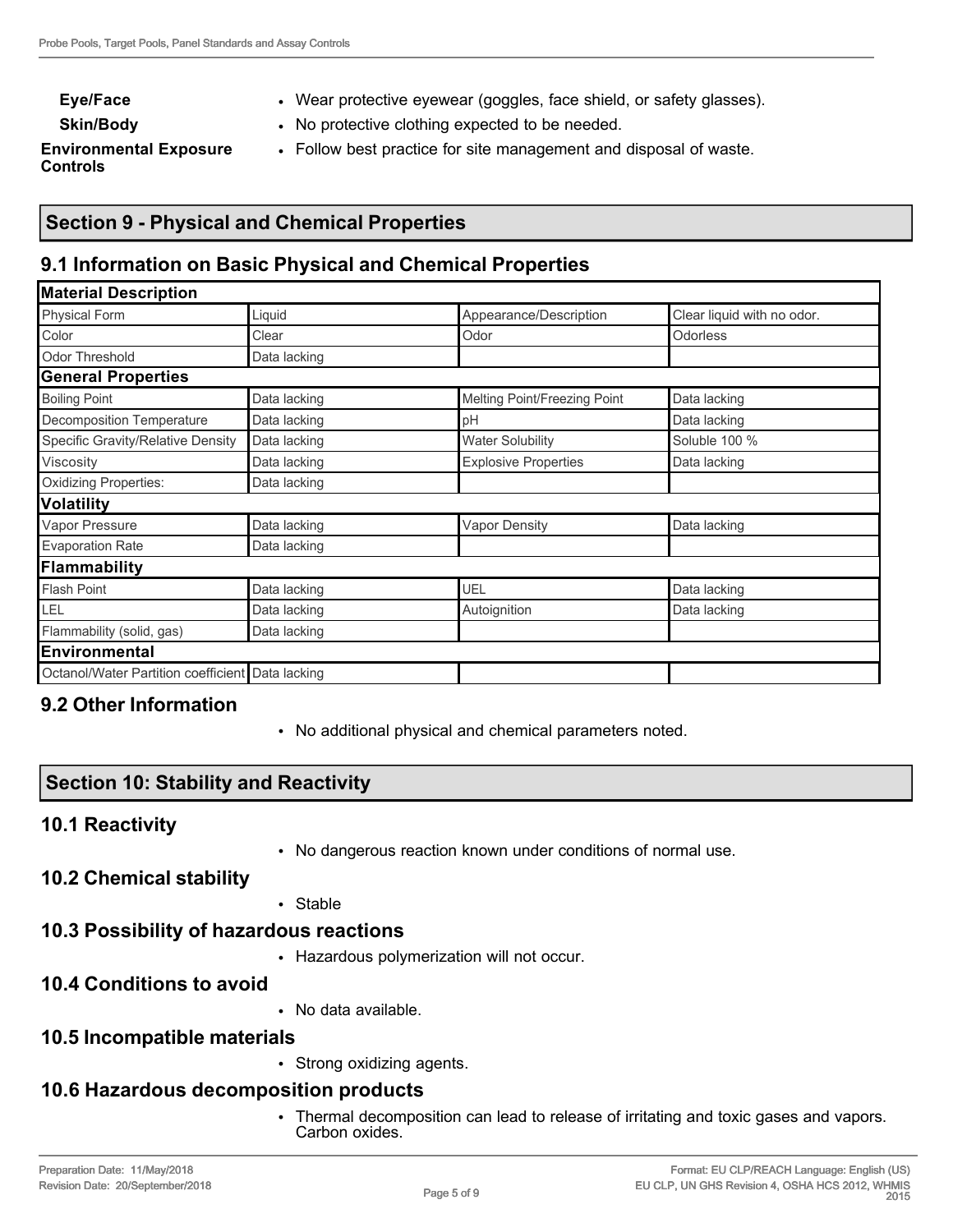# **Section 11 - Toxicological Information**

# **11.1 Information on toxicological effects**

| <b>GHS Properties</b>            | <b>Classification</b>                                                                                         |
|----------------------------------|---------------------------------------------------------------------------------------------------------------|
| <b>Acute toxicity</b>            | EU/CLP - Data lacking<br>UN GHS 4 . Data lacking<br>OSHA HCS 2012 . Data lacking<br>WHMIS 2015 . Data lacking |
| <b>Skin corrosion/Irritation</b> | EU/CLP · Data lacking<br>UN GHS 4 . Data lacking<br>OSHA HCS 2012 . Data lacking<br>WHMIS 2015 . Data lacking |
| Serious eye damage/Irritation    | EU/CLP · Data lacking<br>UN GHS 4 . Data lacking<br>OSHA HCS 2012 · Data lacking<br>WHMIS 2015 . Data lacking |
| <b>Skin sensitization</b>        | EU/CLP · Data lacking<br>UN GHS 4 . Data lacking<br>OSHA HCS 2012 . Data lacking<br>WHMIS 2015 . Data lacking |
| <b>Respiratory sensitization</b> | EU/CLP · Data lacking<br>UN GHS 4 . Data lacking<br>OSHA HCS 2012 · Data lacking<br>WHMIS 2015 . Data lacking |
| <b>Aspiration Hazard</b>         | EU/CLP · Data lacking<br>UN GHS 4 . Data lacking<br>OSHA HCS 2012 · Data lacking<br>WHMIS 2015 . Data lacking |
| Carcinogenicity                  | EU/CLP · Data lacking<br>UN GHS 4 . Data lacking<br>OSHA HCS 2012 . Data lacking<br>WHMIS 2015 . Data lacking |
| <b>Germ Cell Mutagenicity</b>    | EU/CLP · Data lacking<br>UN GHS 4 . Data lacking<br>OSHA HCS 2012 . Data lacking<br>WHMIS 2015 . Data lacking |
| <b>Toxicity for Reproduction</b> | EU/CLP · Data lacking<br>UN GHS 4 . Data lacking<br>OSHA HCS 2012 . Data lacking<br>WHMIS 2015 . Data lacking |
| <b>STOT-SE</b>                   | EU/CLP · Data lacking<br>UN GHS 4 . Data lacking<br>OSHA HCS 2012 . Data lacking<br>WHMIS 2015 . Data lacking |
| <b>STOT-RE</b>                   | EU/CLP · Data lacking<br>UN GHS 4 . Data lacking<br>OSHA HCS 2012 . Data lacking                              |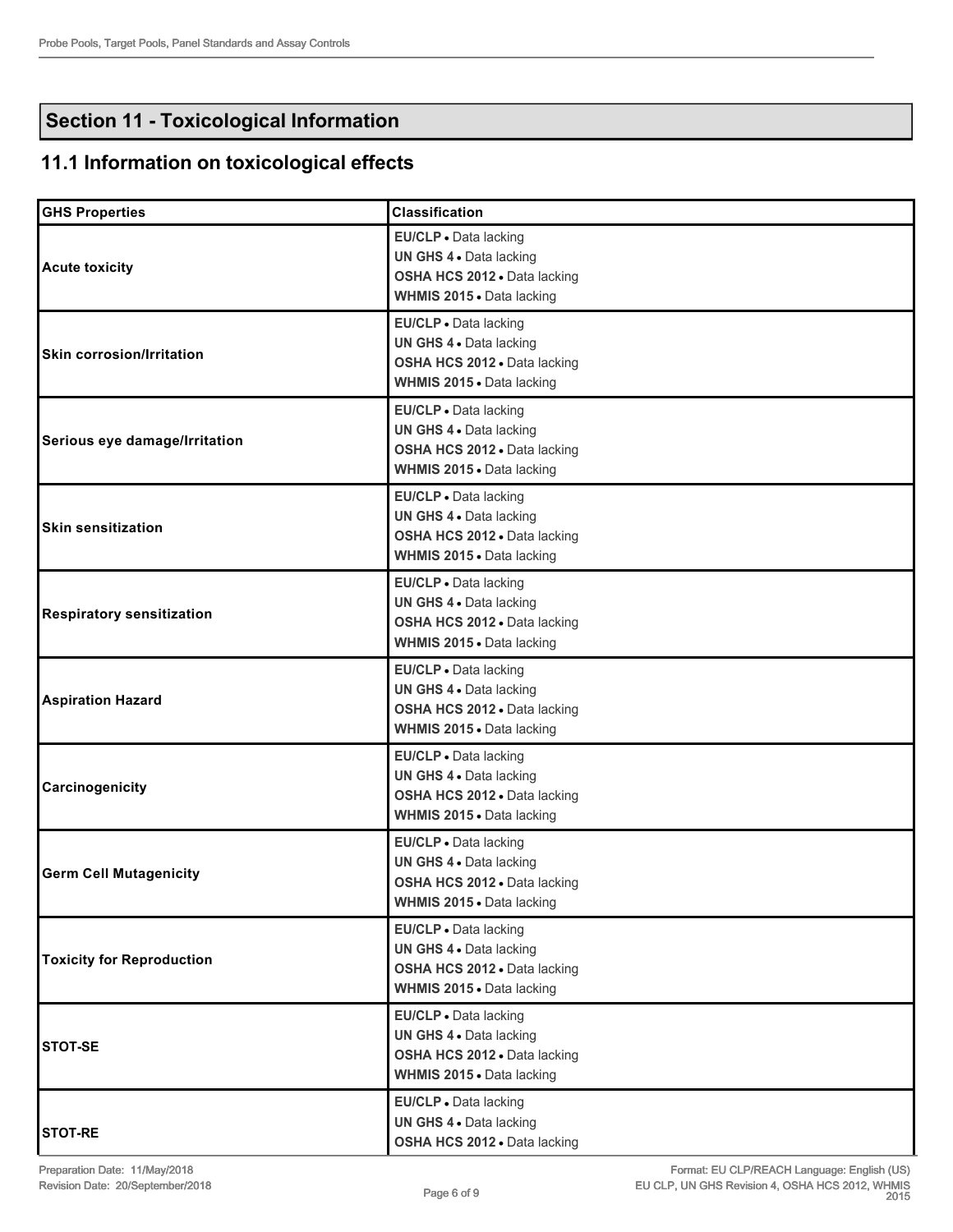| <b>WHMIS 2015 • Data lacking</b> |                                                                   |  |  |  |
|----------------------------------|-------------------------------------------------------------------|--|--|--|
| <b>Potential Health Effects</b>  |                                                                   |  |  |  |
| <b>Inhalation</b>                |                                                                   |  |  |  |
| Acute (Immediate)                | • Under normal conditions of use, no health effects are expected. |  |  |  |
| <b>Chronic (Delayed)</b>         | • No data available.                                              |  |  |  |
| <b>Skin</b>                      |                                                                   |  |  |  |
| Acute (Immediate)                | • Under normal conditions of use, no health effects are expected. |  |  |  |
| <b>Chronic (Delayed)</b>         | • No data available.                                              |  |  |  |
| <b>Eye</b>                       |                                                                   |  |  |  |
| Acute (Immediate)                | • Under normal conditions of use, no health effects are expected. |  |  |  |
| <b>Chronic (Delayed)</b>         | • No data available.                                              |  |  |  |
| Ingestion                        |                                                                   |  |  |  |
| Acute (Immediate)                | • Under normal conditions of use, no health effects are expected. |  |  |  |
| <b>Chronic (Delayed)</b>         | • No data available.                                              |  |  |  |

# **Section 12 - Ecological Information**

|  | <b>12.1 Toxicity</b> |  |
|--|----------------------|--|
|--|----------------------|--|

• Material data lacking.

### **12.2 Persistence and degradability**

• Material data lacking.

#### **12.3 Bioaccumulative potential**

• Material data lacking.

## **12.4 Mobility in Soil**

• Material data lacking.

# **12.5 Results of PBT and vPvB assessment**

• No PBT and vPvB assessment has been conducted.

# **12.6 Other adverse effects**

• No studies have been found.

international regulations.

# **Section 13 - Disposal Considerations**

# **13.1 Waste treatment methods**

**Product waste** • Dispose of content and/or container in accordance with local, regional, national, and/or international regulations.

- 
- **Packaging waste Dispose of content and/or container in accordance with local, regional, national, and/or content**

# **Section 14 - Transport Information**

|            | <b>14.1 UN</b> | 14.2 UN proper | 14.3 Transport hazard | 14.4 Packing   | <b>14.5 Environmental</b> |
|------------|----------------|----------------|-----------------------|----------------|---------------------------|
|            | number         | shipping name  | class(es)             | aroup          | hazards                   |
| <b>DOT</b> | Not Applicable | Not Regulated  | Not Applicable        | Not Applicable | <b>NDA</b>                |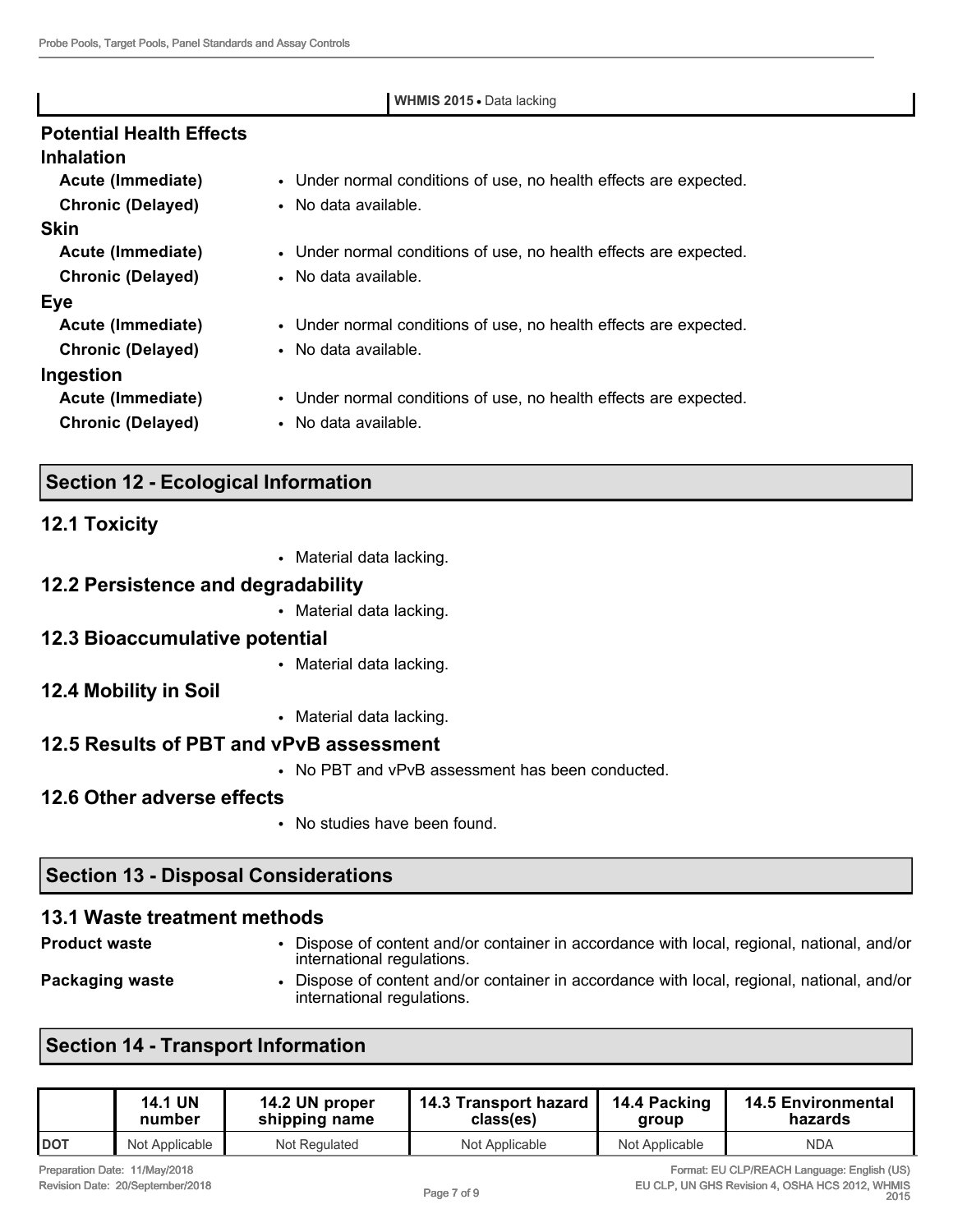| <b>TDG</b>       | Not Applicable | Not Regulated | Not Applicable | Not Applicable | <b>NDA</b> |
|------------------|----------------|---------------|----------------|----------------|------------|
| <b>IIMO/IMDG</b> | Not Applicable | Not Regulated | Not Applicable | Not Applicable | <b>NDA</b> |
| <b>IATA/ICAO</b> | Not Applicable | Not Regulated | Not Applicable | Not Applicable | <b>NDA</b> |

#### **14.6 Special precautions for**  • None specified.

**user**

**14.7 Transport in bulk** 

**according to Annex II of Marpol and the IBC Code** • Data lacking.

# **Section 15 - Regulatory Information**

## **15.1 Safety, health and environmental regulations/legislation specific for the substance or mixture**

|             |         |     | <b>State Right To Know</b> |                            |
|-------------|---------|-----|----------------------------|----------------------------|
| Component   | CAS     | МA  | <b>NJ</b>                  | <b>PA</b>                  |
| Component B | 60-00-4 | ⊻es | Yes                        | $\mathsf{v}_{\mathsf{es}}$ |

|             |                |                   | Inventory          |                  |                  |             |
|-------------|----------------|-------------------|--------------------|------------------|------------------|-------------|
| Component   | <b>CAS</b>     | <b>Canada DSL</b> | <b>Canada NDSL</b> | <b>EU EINECS</b> | <b>EU ELNICS</b> | <b>TSCA</b> |
| Component B | $160 - 00 - 4$ | Yes               | No                 | Yes              | No               | Yes         |

### **Canada**

| ⊺Labor                                                               |         |                  |
|----------------------------------------------------------------------|---------|------------------|
| Canada - WHMIS 1988 - Classifications of Substances                  |         |                  |
|                                                                      |         |                  |
| • Component B                                                        | 60-00-4 | D <sub>2</sub> B |
| Canada - WHMIS 1988 - Ingredient Disclosure List                     |         |                  |
| • Component B                                                        | 60-00-4 | Not Listed       |
|                                                                      |         |                  |
| ⊦Environment                                                         |         |                  |
| <b>Canada - CEPA - Priority Substances List</b>                      |         |                  |
|                                                                      |         |                  |
| • Component B                                                        | 60-00-4 | Not Listed       |
| <b>United States</b>                                                 |         |                  |
| ⊦Labor                                                               |         |                  |
| U.S. - OSHA - Process Safety Management - Highly Hazardous Chemicals |         |                  |
| • Component B                                                        | 60-00-4 | Not Listed       |
|                                                                      |         |                  |
| U.S. - OSHA - Specifically Regulated Chemicals                       |         |                  |
| • Component B                                                        | 60-00-4 | Not Listed       |
|                                                                      |         |                  |

#### **Environment**

| ▐▙▎▎▘▎▎ <b>◡▏▎▎▎</b> ▏▎<br>U.S. - CAA (Clean Air Act) - 1990 Hazardous Air Pollutants<br>• Component B | 60-00-4 | Not Listed                            |
|--------------------------------------------------------------------------------------------------------|---------|---------------------------------------|
| U.S. - CERCLA/SARA - Hazardous Substances and their Reportable Quantities<br>• Component B             | 60-00-4 | 5000 lb final RQ; 2270 kg final<br>RQ |

#### **U.S. - CERCLA/SARA - Radionuclides and Their Reportable Quantities**